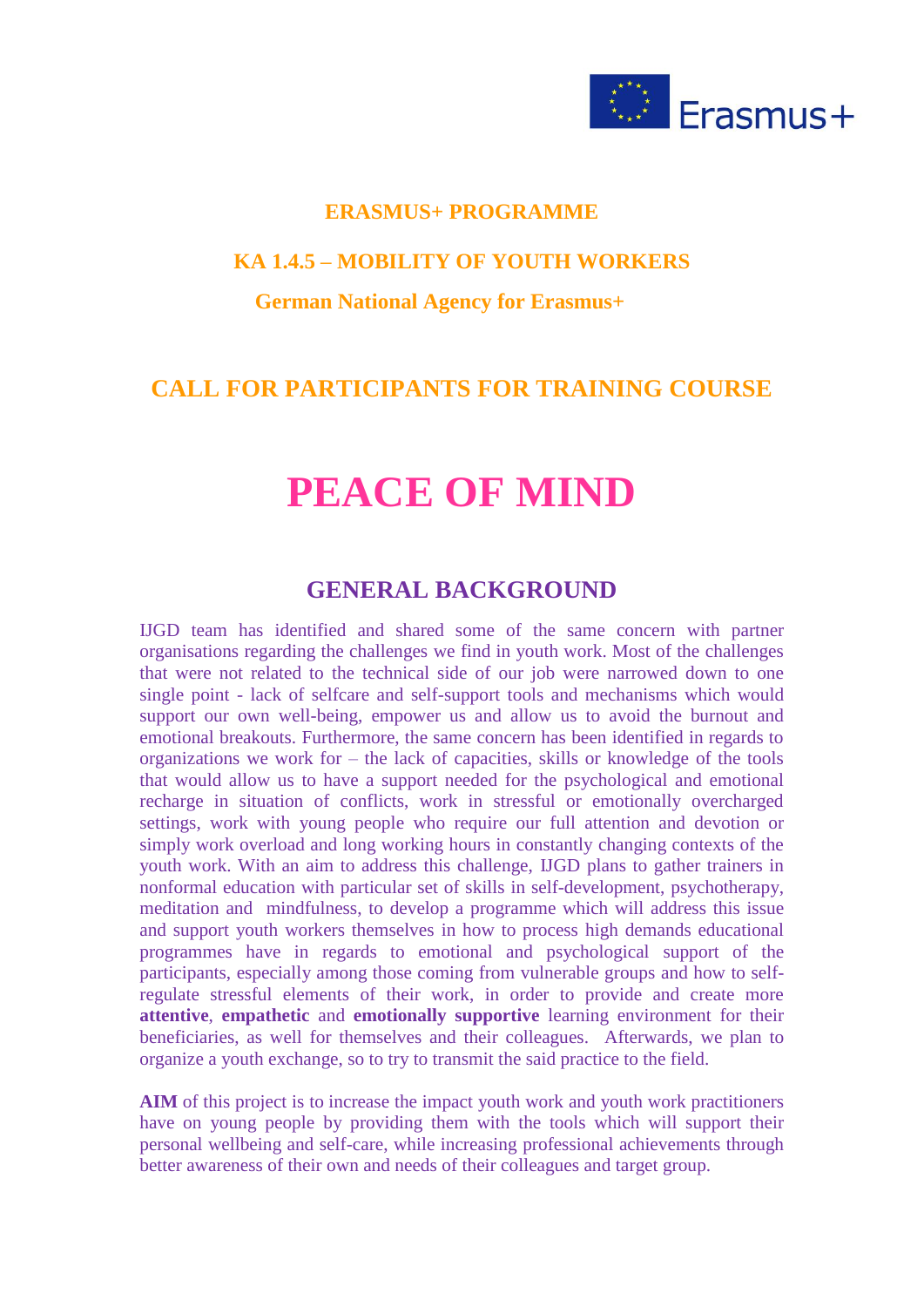

The project will consist out of 3 activities:

**A1**: Introductory training course (7 working days): here participants will be presented with basic theories and techniques surrounding the topic, namely on psychological support, working with vulnerable groups, mindfulness, yoga, meditation and other techniques. Activity will be hosted in Serbia by MAGNET.

#### **NUMBER OF PARTICIPANTS PER PARTNER**

| <b>GERMANY</b> | <b>MACEDONIA</b> |  |
|----------------|------------------|--|
| <b>SERBIA</b>  | <b>BULGARIA</b>  |  |
| <b>ITALY</b>   | <b>CYPRUS</b>    |  |
| <b>TURKEY</b>  | <b>SLOVENIA</b>  |  |
| <b>ESTONIA</b> | <b>PORTUGAL</b>  |  |
| <b>FINLAND</b> | <b>AUSTRIA</b>   |  |

**A2** and **A3**: Project will host two youth exchanges, each 12 working days, for participants age 18-25. One youth exchange will be hosted in germany by IJGD, while the second one will be hosted in Serbia, by MAGNET.

**A2 dates:** 18-31. July in Serbia Countries involved: Germany, Serbia, Estonia, Portugal Number of participants: 4+1

**A3 dates:** 15-29. August in Germany Countries involved: Serbia, Finland, Slovenia, Macedonia, Bulgaria, Cyprus Number of participant: 4+1

More information on Youth Exchanges, venues and dates will be coming after the training course is conducted.

**Target group for the training course:** youth workers, trainers, educators, project managers, young people active in youth work in their organizations

**Venue/Dates for the training course:** Training Course will be held at the Educational Center MAGNET in Veliki Gaj, Serbia. Arrival day for participants will be April  $7<sup>th</sup>$ , while departure day will be April 15<sup>th</sup>.